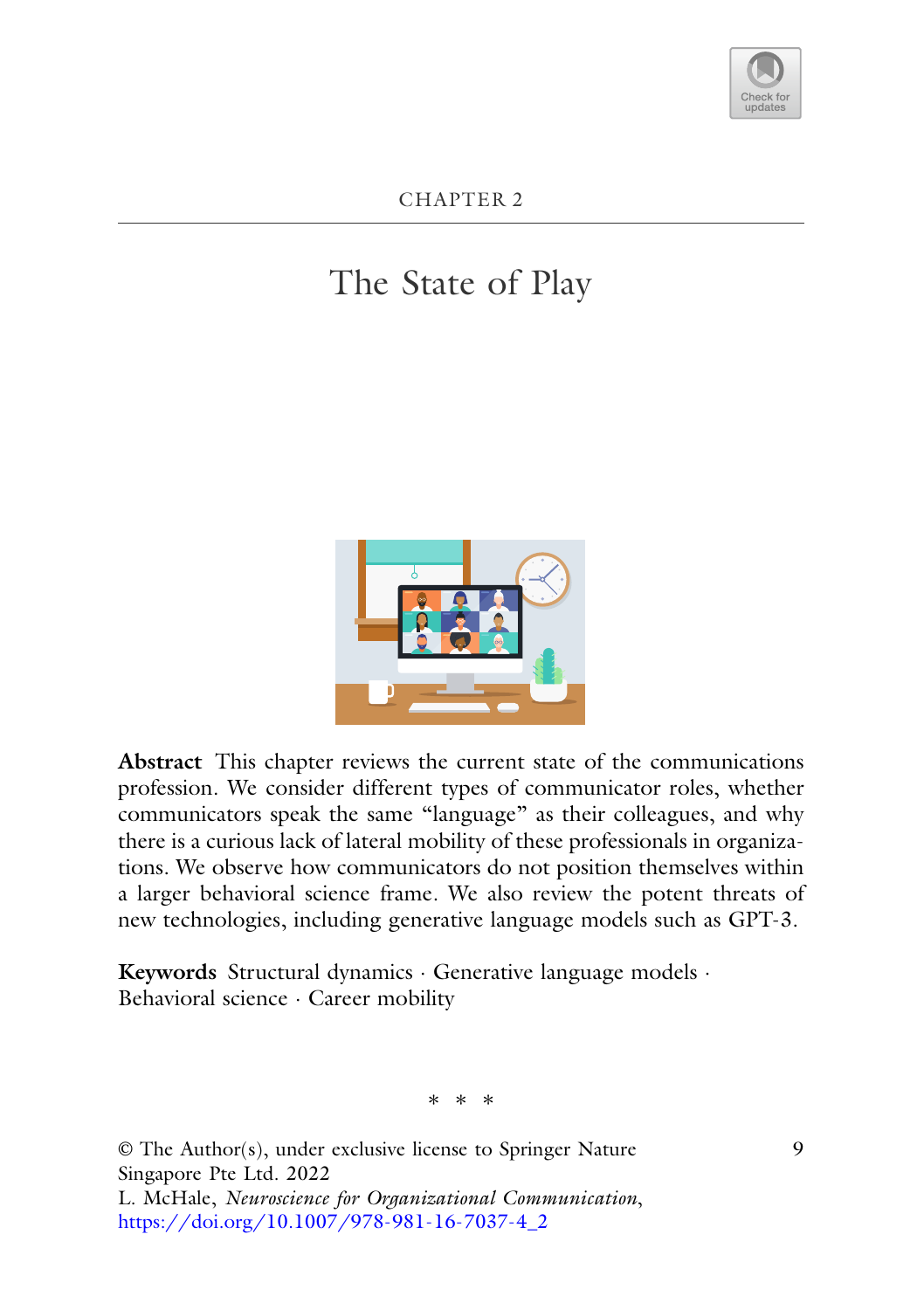Communication reflects organizational life, which itself mirrors profound transformations taking place in our societies. Organizations are coping with sprawling complexity, information overload, and decreased levels of morale and trust. Technologies that were meant to liberate and connect us have ensnared us. In organizations, we are told to respond to these challenges by being flexible, agile, learn to manage in VUCA (volatile, uncertain, complex, ambiguous) environments, engage in multitiered thinking, embrace paradox, develop better work–life balance, work collaboratively, and somehow find enough hours in the day to foster innovation. But all this sometimes feels like magical thinking.

The truth is that many organizations and employees are worn out. And many Comms people are exhausted, after years of having to simultaneously manage all the above, while facing steep learning curves in mastering new technology, performing as an organization's cheerleaders, serving as advisors to senior leaders, keeping a finger on the pulse of the media, and anticipating the evolving needs of clients and employees in an ever-shifting competitive landscape.

Moreover, we have seen some seismic changes in the overall communications landscape. The Covid-19 pandemic has accelerated one of the most dramatic transformations the modern workplace has ever seen. From helping employees and leaders adjust to a global work-from-home experiment, to ensuring business continuity and connection among geographically dispersed stakeholders, the pandemic has delivered unprecedented challenges to the profession. And several of those challenges are here to stay. Flexible working, for many companies, is becoming a permanent feature of organizational life (Jacobs, 2021; Mattu, 2021; Newport, 2021).

It's important to remember that most of these Covid-era challenges accelerated a trend that was already evident: a broader movement toward alternative ways of working and activity-based workplaces. The modern office has seen huge and highly consequential changes in spatial layouts and design. Particularly in many city centers with high commercial real estate costs, there has been a move away from closed offices and cubicles to open-plan environments. These redesigns have often proved controversial with employees, as they have involved significant knock-on effects in terms of lack of privacy, increased noise, and decreased productivity, even as they have been designed to enable greater collaboration (McHale, 2021).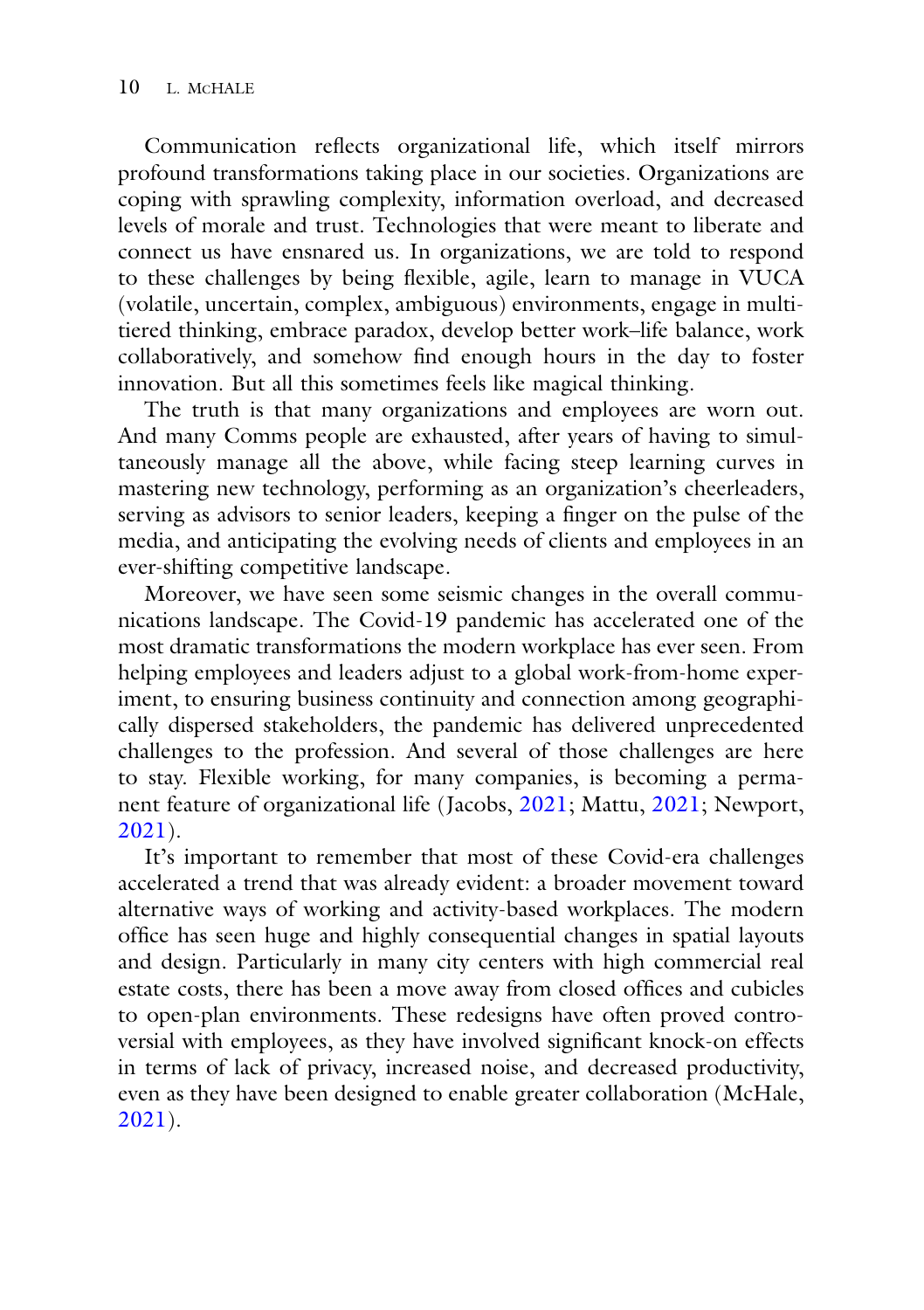New technology has also brought enormous changes to the communications field. Social media has been around and disrupting the communication landscape for some time (although we are only now learning the extent to which it benefits and threatens our organizations and societies), but new AI-based generative language models, such as GPT-3, are emerging as significant threats to the Communications profession. Generative AI is already well known among journalists, but for some reason it has not yet entered the consciousness of many communications practitioners. As a result, many communicators have a false sense of security, confident in the increasingly erroneous belief that they provide services that could never be outsourced to a machine. Journalists are realizing, and writing about, the fact that GPT-3 can produce credible copy with breathtaking speed and efficiency—and Communications is ripe for the plucking, particularly with so many of our organizational messages being formulaic and uninspired.

But, and at the risk of indulging in an overworn axiom, I also believe that these developments offer communications practitioners an opportunity. Communicators can leverage these technologies to do the more mundane work of comms so that we humans can focus on the higher value-added areas. Only humans can be thoughtful and engaged enough to trigger the mysterious process of motivating employees, clients, and other stakeholders to make better decisions, solve problems more effectively, and bring their full selves to the office. Only humans can foster a sense of openness and curiosity about the plethora of complex emotional experiences we have together—from moments of revelation and deep connection to the psychological injuries, both large and small, that come from work.

Let's explore the state of play.

#### Types of Communicator Roles

Communication roles have been traditionally divided into three main areas: *External Communications*, which focuses on media relations and external stakeholders, and usually includes corporate social responsibility (CSR) and executive speeches; *Brand Communications and/or Marketing*, which focuses on an organization's value proposition and brand identity and strategy; and *Internal Communications*, which is sometimes rolled up into an HR department, focusing on employee communication and internally facing executive communication.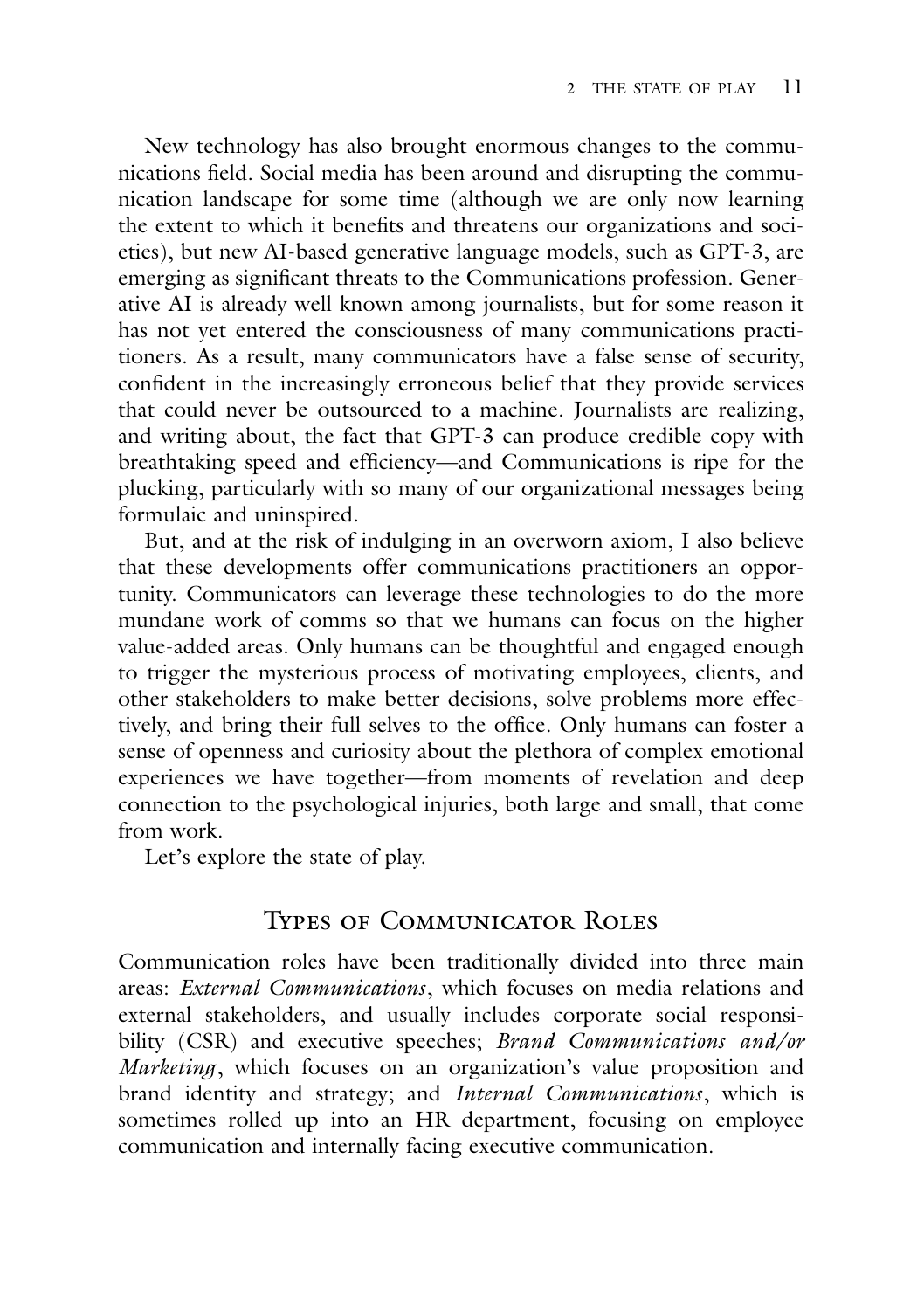Of the three main areas, Internal Comms is the most different animal because of its internal focus, being chiefly preoccupied with employees. Internal comms is best understood as covering the middle part of the larger employee lifecycle, as it picks up from where recruiting/employer brand ends and actual employment begins, and then ceases when employees exit an organization. Former employees, or alumni, then reenter the external communications world. Because it is internally focused, and therefore not seen as such high stakes, it is the area of Comms that is often the lowest status and as such, it is sometimes under-resourced and under-skilled.

There have always been a lot of gray areas in Communications as a huge array of messages are designed for and applicable to both internal and external audiences. Most communications are not quite binary in terms of audience appeal. This fact accounts for the high degree of role ambiguity within communications teams. Communicators often argue over whose purview a particular message might fall into and this ambiguity reveals both the power dynamics and an internal and external divide that is more fundamental and philosophical than first appears.

In organizational communication, there is always a tension between proactive reputation management and a desire for transparency. The experience of working for an organization is very different than how it is perceived by the outside world. As outsiders, there are things we look for when we are considering joining a new company, and we can sometimes be pushovers for an organization's marketing material and carefully curated brand identity. But when we get inside an organization and see the system from within, the situation changes considerably. The rose-tinting disappears, and reality is brought into relief. And our communication needs change. We need more candor.

External communications practitioners are, at the most basic level, tasked with prevention strategies. They are stewards of the reputation of an organization, as well as the reputation of its senior executives. External communicators learn to be very discerning with how information is communicated. They are naturally cautious, particularly when managing the media. They can be oblique. Media training programs often teach executives (and politicians) to become highly skilled at evasion. This is part of the game that we play in organizations, what organizational consultant Peter Block (2016) described as the *bureaucratic mindset*.

Internal communications practitioners are, at the most basic level, tasked with promotion strategies. The role is essentially about fostering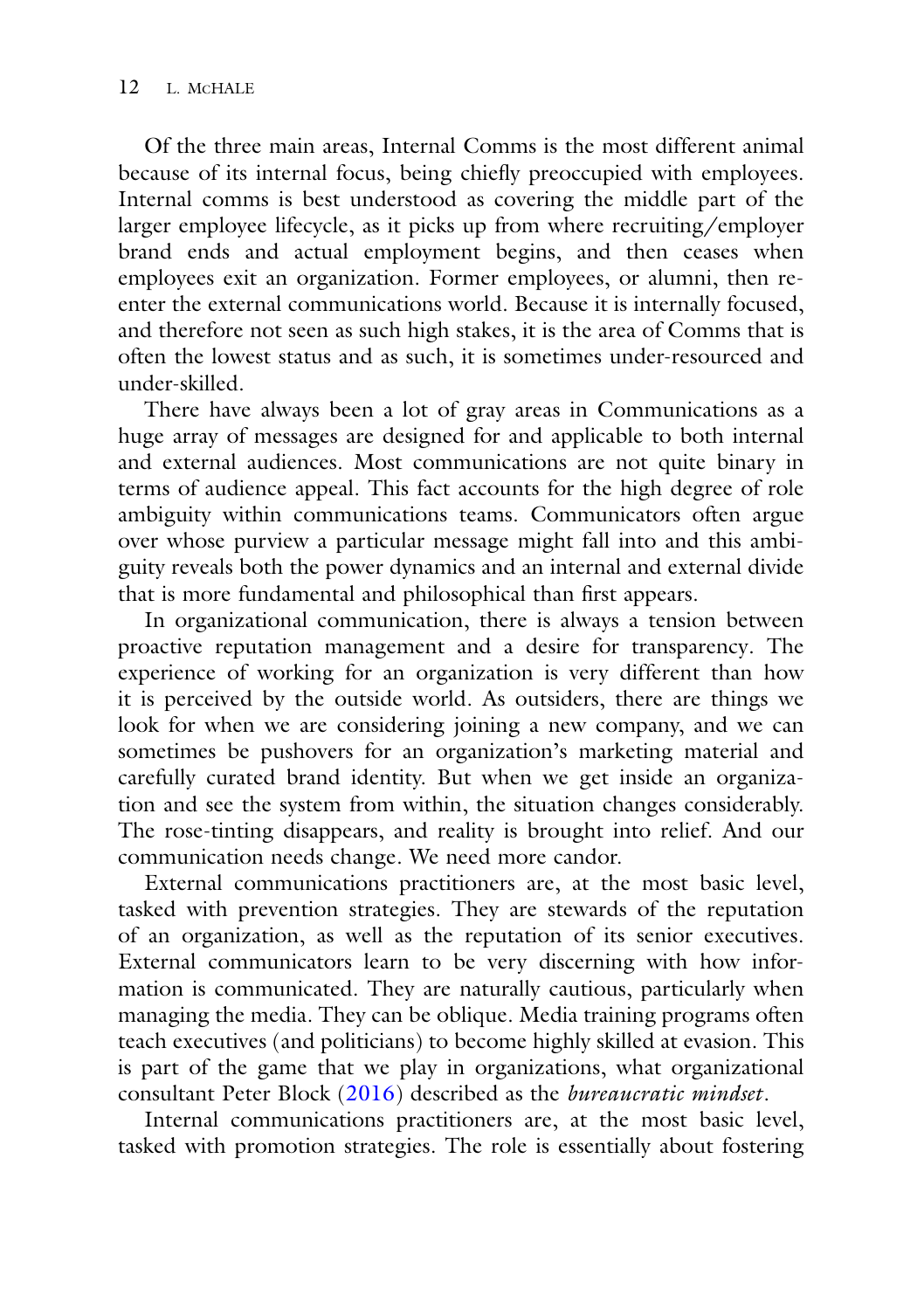transparency and openness. Internal communicators are tasked with trying to find out what's going on in the organization, enabling two-way communication, and motivating employees to perform better. They try to understand what is on the mind of employees, how to access the intellectual capital employees possess, and how to build a shared sense of purpose.

This creates something of a double bind for the in-house Communications team. Employees smell spin from a mile away and do not appreciate communications that implicitly refute the fact that they are discerning consumers of internal information. Employees have uncanny skills of perception, able to see and feel the gap between an organization's espoused values and its actual in-use culture. Employees especially dislike communications that feel like indoctrination in corporate propaganda, or which contain *marketese* (marketing jargon). Yet, to tell the unvarnished truth—about business conditions, competitive threats, leadership challenges, redundancies, restructurings—isn't so easy, or without consequences especially when the reputation of the company may be threatened, and employees and clients alike are fickle.

So internal communicators often look for ways to hedge their communications, by incorporating a selective degree of authenticity, while being mindful of adverse reputational or legal exposure. Sometimes the result can be a little…vague. I can recall many instances, working in financial services, where I felt like I was getting more information about what was going on in the company from publications such as the *Financial Times* than what was contained in internal emails, town halls, or even conversations with managers. Although external media clearly have their own biases and inaccuracies, incomplete information is usually better than no information at all, especially during a crisis.

## Comms Teams Speak a Different Language

Organizational communicators have a big challenge with language. I am not referring to English, French, Bahasa, or Mandarin, but rather to the aspects of language that we pay most attention to in our organizational lives.

Because internal communicators often need to hedge their bets and navigate the tension between transparency and reputation management, organizational communications tend to seesaw between prevention and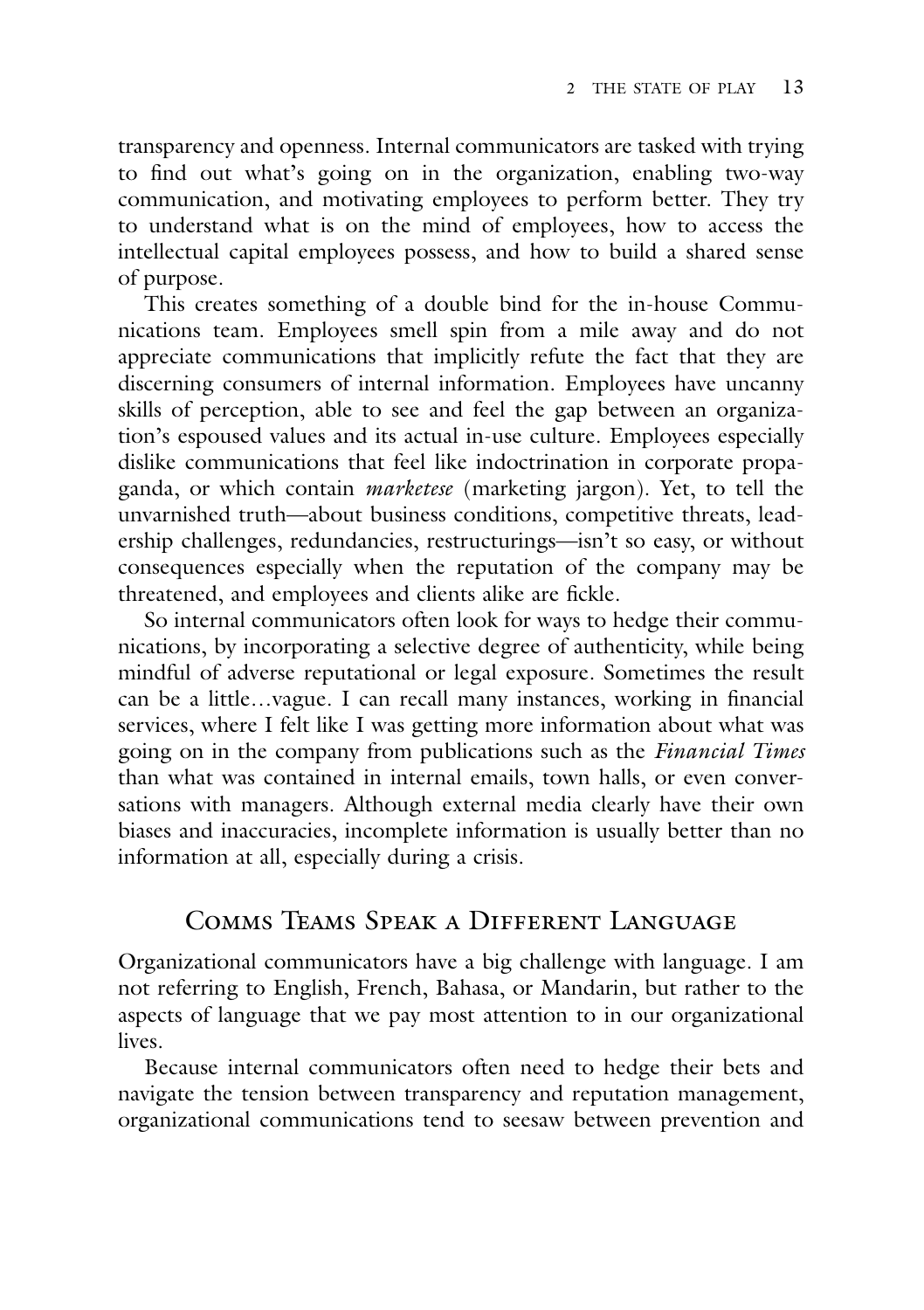promotion strategies. This is probably very taxing for the brain—and for the communicator.

As I discussed in the Introduction, a terrific framework to understand this comes from systems theory, and specifically David Kantor's theory of structural dynamics (Kantor, 2012). One dimension of structural dynamics concerns the three *communication domains* that individuals use when they're interacting. Kantor called these communication domains, which is quite fitting for our purposes here, because they essentially refer to the hidden language that people speak—or more specifically the things that they tend to pay the most attention to while communicating. The three domains are: Power, Meaning, and Affect. Kantor memorably described those who can recognize the hidden structure of communication, and adjust their behavioral repertoire accordingly, as being able to "read the room" (Kantor, 2012).

As a quick review, *Affect* is concerned with the emotional realm, especially in terms of trust and psychological safety within groups, establishing a sense of connection, and a sense of openness and inclusion. The domain of *Meaning* is about analytical thought, big ideas, and an overriding sense of purpose. The domain of *Power* is the most action-oriented of the three communication domains and is focused on shorter-term time horizons, to do lists, and accountability.

In structural dynamics, a frequent cause of conflict, between individuals and in teams, is due to *not speaking the same language*. And sometimes, very often in fact, the *in-use* communication domain of a team or organization is dramatically different from the dominant communication domains of the individuals who comprise that team or organization. This is an especially helpful framework for describing what happens in Communications teams.

While not true in every case, most for-profit organizations communicate in *Power.* It is the language of action, accountability, and completion of tasks. It is the quintessential language of business. Skilled communicators must therefore become fluent in the language of Power if they are going to succeed in these environments. And with many coming from a business journalism background, this usually is not that difficult. Business journalists understand Power.

The problem occurs when organizations are too dominant in one domain. Organizations that communicate in Power, for example, face enormous challenges when they are designing and delivering messages around topics such as organizational culture, leadership development,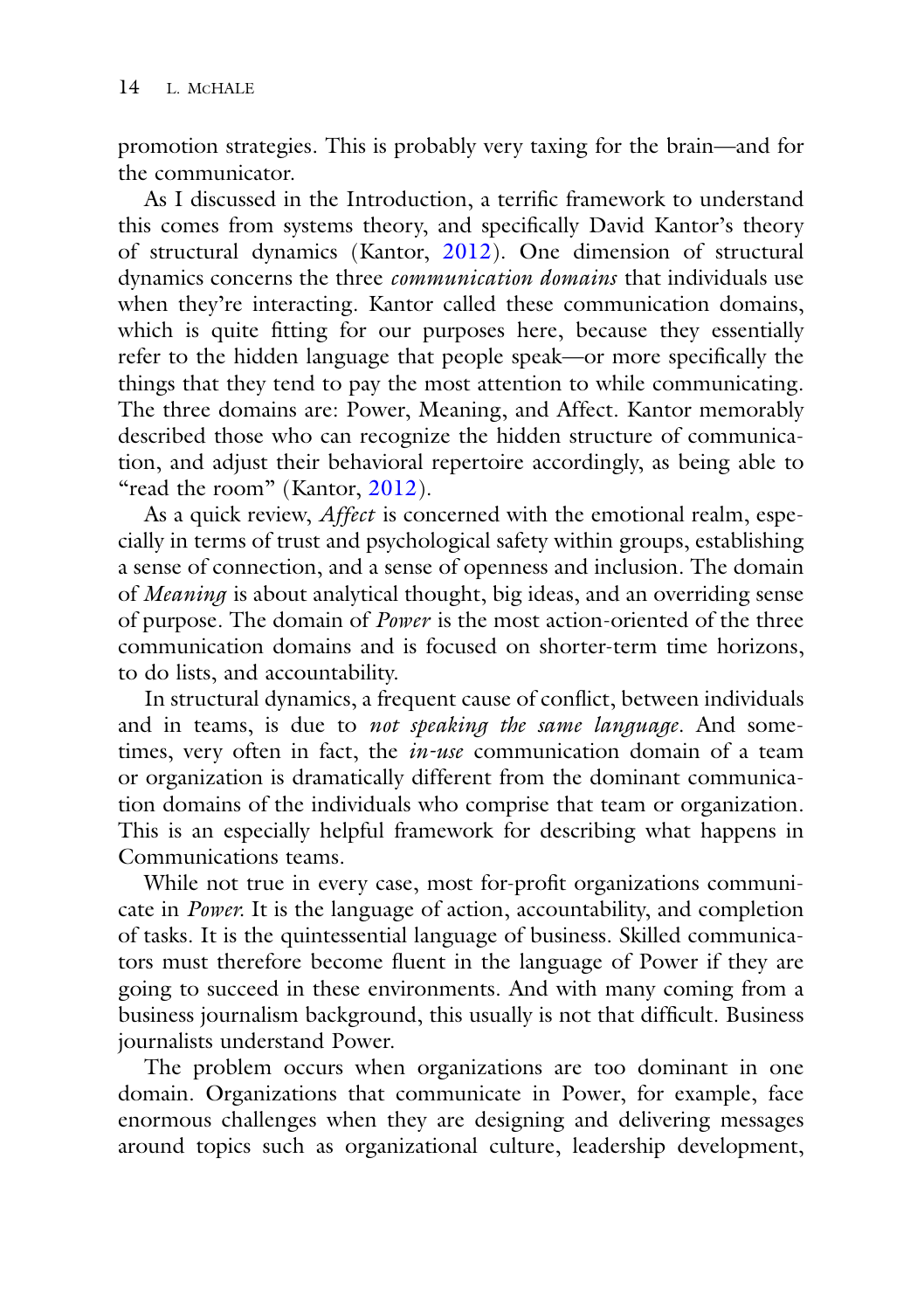collaboration, innovation, corporate social responsibility, and other related topics. And leaders, when they try to switch gears to address these topics, often struggle with tone, authenticity, and credibility.

Communicating in Power is not a bad thing, and it's important to remember that there are no "bad languages" in structural dynamics. But it is also important to understand that organizations usually over-rely on one language over the others, and this has an outsized impact on their communication. Note that Power is not the dominant language in every organization: for example, many non-profits are more dominant in the languages of Meaning and sometimes Affect. These companies sometimes need to *practice developing* Power to improve their commercial acumen and ensure that they communicate and interact effectively with business stakeholders.

The overall goal for organizations should be about developing fluency and versatility in all three domains. Different challenges require different languages, as well as different tactics. For communications about organizational culture, for example, we really need to inculcate a sense of trust and psychological safety (Edmondson, 2019). The healthiest organizational cultures are those in which people feel connected, have a shared future, and sense they are safe (Coyle, 2018). Communicators and leaders cannot make those things happen by relying solely on the language of Power. This is where Affect, with its high levels of trust, and Meaning, which rallies toward an overarching purpose and shared vision, can really come in handy.

Let's look at this from a more neuroscientific perspective. Communicating in Power probably activates the task positive network (TPN). However, communicating in Affect would almost certainly activate the default mode network (DMN). Communicating in Meaning probably activates them both; however, not at the same time (remember that each neural network suppresses the other [Boyatzis, 2014]). Meaning, therefore, is an especially interesting language. It enables a movement back and forth from the TPN and DMN. I would surmise that this is the reason that "bystanding in Meaning"—Kantor's term for enabling *generative dialogue*—is such a powerful practice. It allows us to use more of our brains—quite literally.

The in-use communication domain is often a point of concealed tension for teams. More externally oriented communications professionals, who have an implicit preference toward prevention strategies, are often dominant in Power—or if they're not, they learn how to be,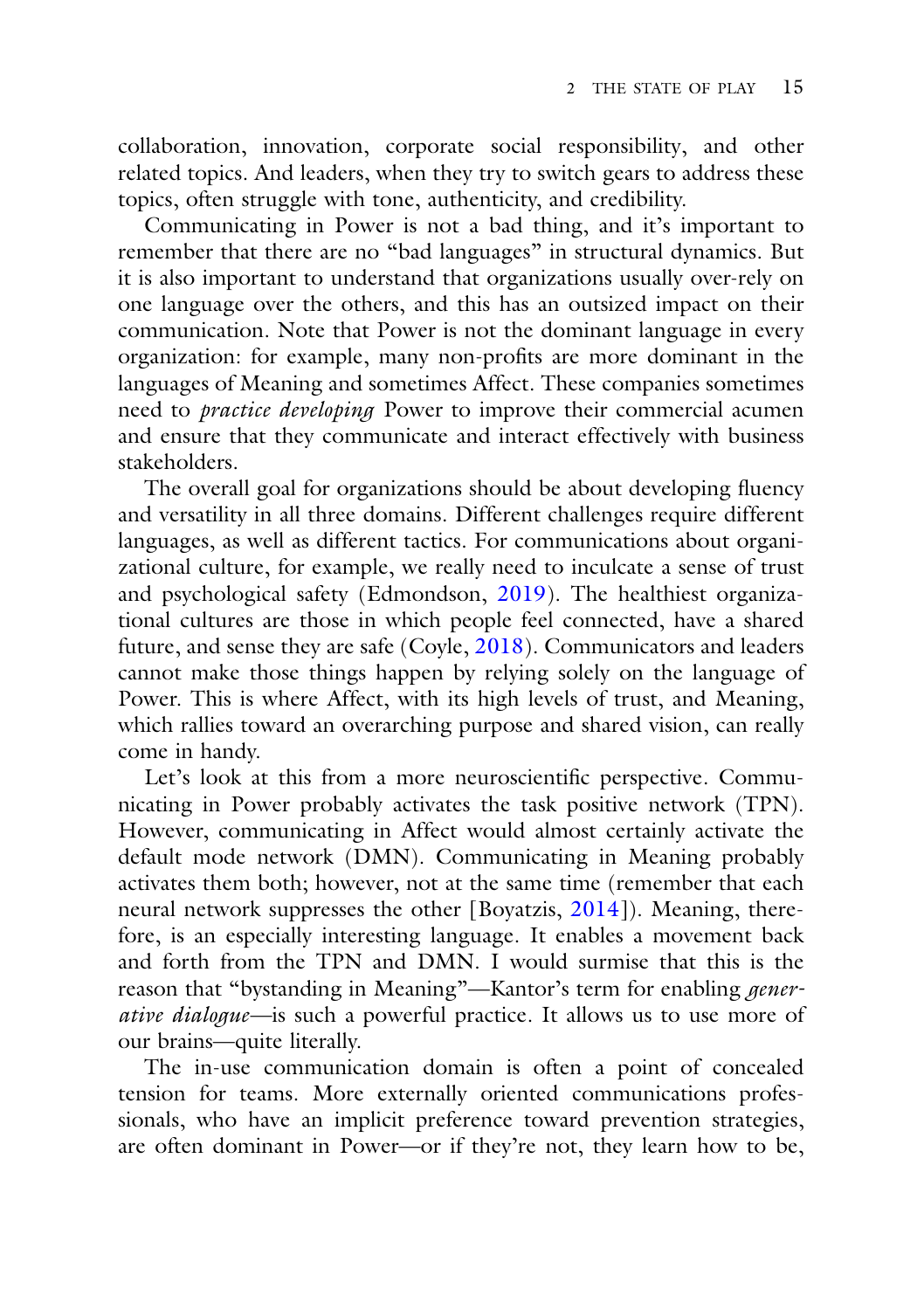but other communicators may struggle with Power. After all, the best communicators are those who can condense complex information into a few core messages and set a fitting emotional tone. This is a skill that requires significant versatility in both Meaning and Affect. This domain clash represents a hidden but taxing dynamic for many teams, and is often a source of tension, both for the team itself but also with other parts of the organization.

It is for these *structural* reasons that organizational communications sometimes come across as a little tone-deaf. Communication rings hollow when it is not delivered in the right language.

I suspect that it is also for these *structural*, rather than *attitudinal*, reasons that many communicators experience such low levels of job satisfaction or find their roles so unsatisfying. The same is probably also true for HR and many other functions that work in the organizational culture space. There is a profound and unmet need for greater levels of Meaning and Affect.

# SHIFTING JOB TITLES

Job titles of senior communication roles are beginning to change, no doubt reflecting a broader transformation in the remit of the Communications function. Talking to recruiters, perusing job listings, and gleaning lists of the most influential in-house communicators, such as the *2021 Influence 100* (PRovoke Media, 2021), new patterns are emerging:

- *Head of Corporate Affairs* is increasingly visible as the catch-all title for all activities pertaining to communication and reputation management and is starting to transcend the *Chief Communication Officer* role. Corporate Affairs runs the gamut from internal and external communications to government relations, community affairs, and investor relations. Although the idea of integrating these different functional areas is a compelling story, it will be interesting to see whether one person can really fulfill such a gigantic remit, especially when considering that the information needs of these stakeholders are quite diverse. (I personally am more inclined toward distributed leadership models, such as Heifetz et al.'s [2009] *adaptive leadership*. But this will be an interesting space to watch.)
- Similarly, leaders of internal communication functions are increasingly being referred to as *Head of Employee Engagement.* This is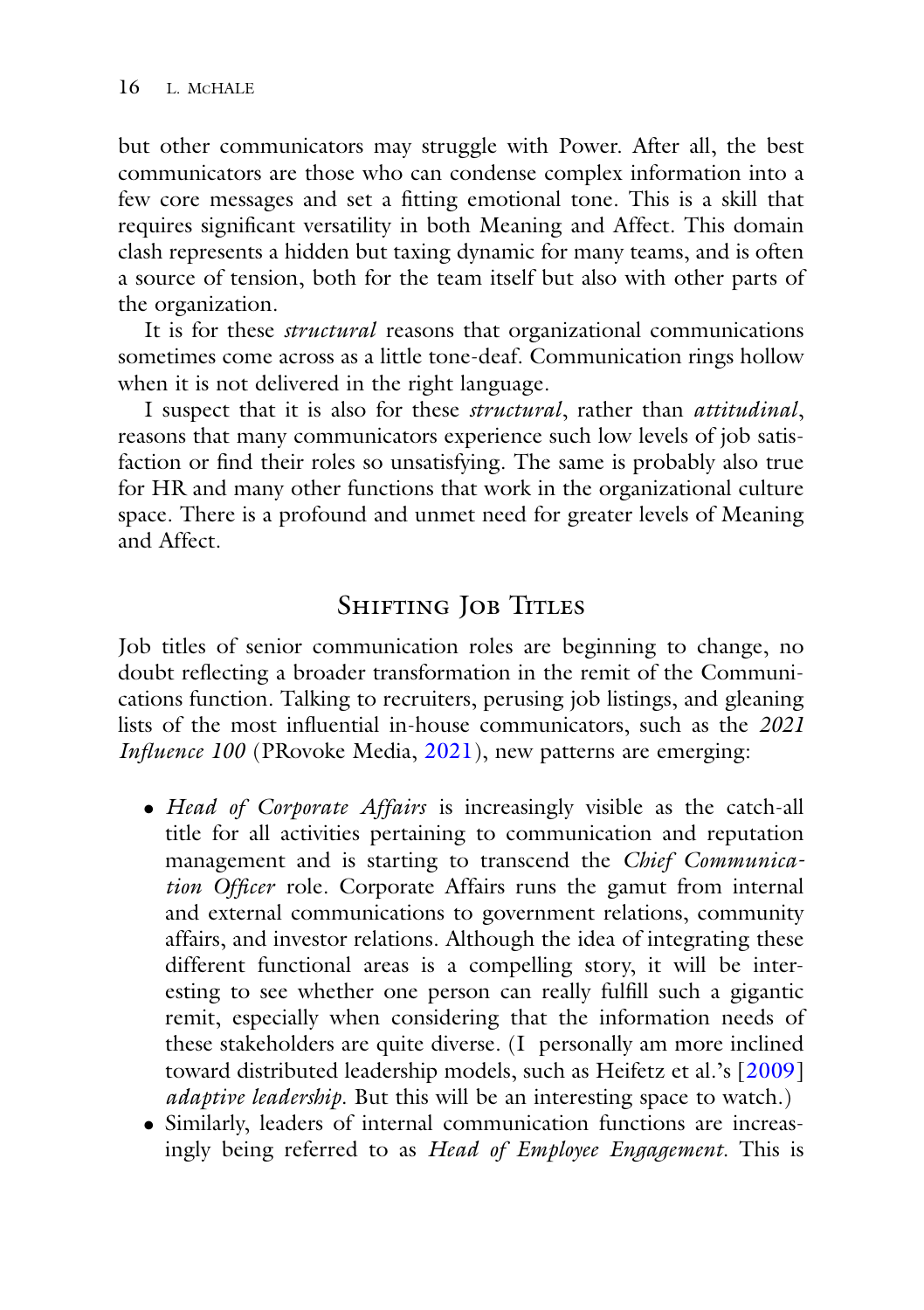also a noteworthy development, reflecting a growing awareness that internal stakeholder management involves more than communication, and should be deeply intertwined with an organization's leadership, brand identity, professional development opportunities, and other initiatives pertaining to organizational culture.

The evolution of the types of roles in Communications is worth our study, both as an indication of where the profession is going, but also—and perhaps more importantly—of the challenges that organizations continue to face in the communications space. Clearly there is a need for greater alignment of corporate messages, as the remit of communication gets bigger and bigger. But how does this evolution apply to the career trajectory of communications executives?

## Where Do CCOs Go?

Observers of Chief Communications Officers (CCOs) sometimes note an unusual feature of communications vis-à-vis other infrastructure functions: CCOs tend not to be laterally or upwardly mobile in terms of performing other types of senior organizational roles. In fact, it is extremely rare to hear of a CCO who goes on to become, for example, a Chief of Staff, a COO, or especially a CEO. This is not so true for other infrastructure functions. For example, it's not uncommon to see a Head of HR or a senior Strategy officer move into a Chief of Staff role, or a senior Risk or IT executive, or Head of Business Development become a COO (Bennett & Miles, 2006). And this lack of career mobility is not just about CCOs; it's true for more junior communicators too.

Why would this be the case? Communications executives are trusted advisors to CEOs, and few roles in an organization require as much depth and breadth in terms of understanding an organization's businesses, operations, and political landscape. Communicators are uniquely able to describe and elucidate what makes an organization tick and they have privileged access to the C-suite, where they can peek behind the curtain, see if the emperor has clothes, all the while coordinating and aligning messages. I'm mixing my metaphors here, but it's a valid observation. Communications executives represent a valuable commercial resource, so it's interesting that organizations have not developed better paths for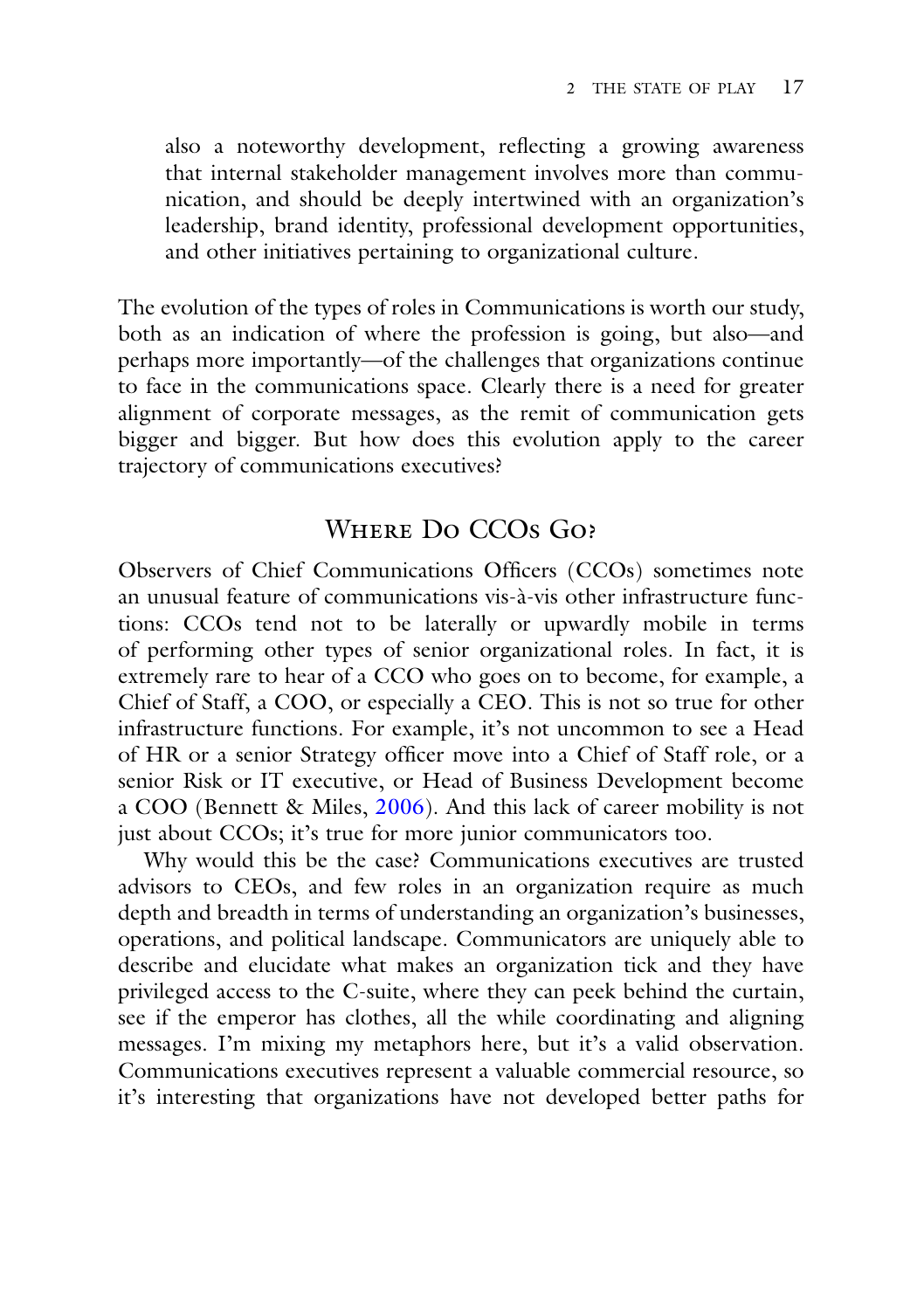them to become business and operational leaders—and that communicators themselves do not generally aspire to other types of roles (H+K Global, 2020).

Empirical research on this topic is hard to find, but anecdotally, there appears to be one big (and telling) exception to the trend: the political sphere. At least in American politics, as any avid reader of *Politico* knows, it is quite common for communicators working for politicians, particularly politicians in leadership positions, to go on to meaty roles in government or become heads of consulting firms. This is almost certainly because political communicators are positioned to leverage their considerable skills in messaging along with their expert-level understanding of critical issues, and—perhaps most crucially—their access to the levers of power. This provides a singular advantage when positioning oneself as a conduit of information and action. Political communication is intricately interwoven with *strategy*. This is a formidable skill set indeed, but one that somehow doesn't translate to the corporate sphere. In the corporate sphere, Communication is often separated from strategy. The access is there, but not the ability to formulate and change policy.

Indeed, it may be in that very access to the C-suite that corporate communicators are at their strongest and their most vulnerable. CEOs often handpick CCOs and other key Communications staff because these individuals provide personalized messaging and context for a CEO's speaking engagements, as well as a framework for stakeholder management, especially *vis-à-vis* the media. This delicate work requires a high degree of trust. The closeness that is developed means that CCOs are often implicitly seen as one of the CEO's core team, so much so, that in succession scenarios, CCOs are usually caught up in the resulting turnover. In many industries, it is rare for a CCO to remain in place after a CEO transition. New CEOs generally want their own people and are not especially keen to retain members of the *ancien régime*.

This is not the case in politics, where communicators often work for a variety of political leaders, though usually within a particular political party. Again, this may be because communicators in the political realm are regarded more as *strategic advisors* than messaging specialists—and this may not be as true in the corporate sphere.

Another possibility is that perhaps CCOs don't want to go onto other roles. One of the most common career paths into corporate communications, what many CCOs and executives did *before* Comms, is journalism or writing. This isn't all that surprising given that both journalism and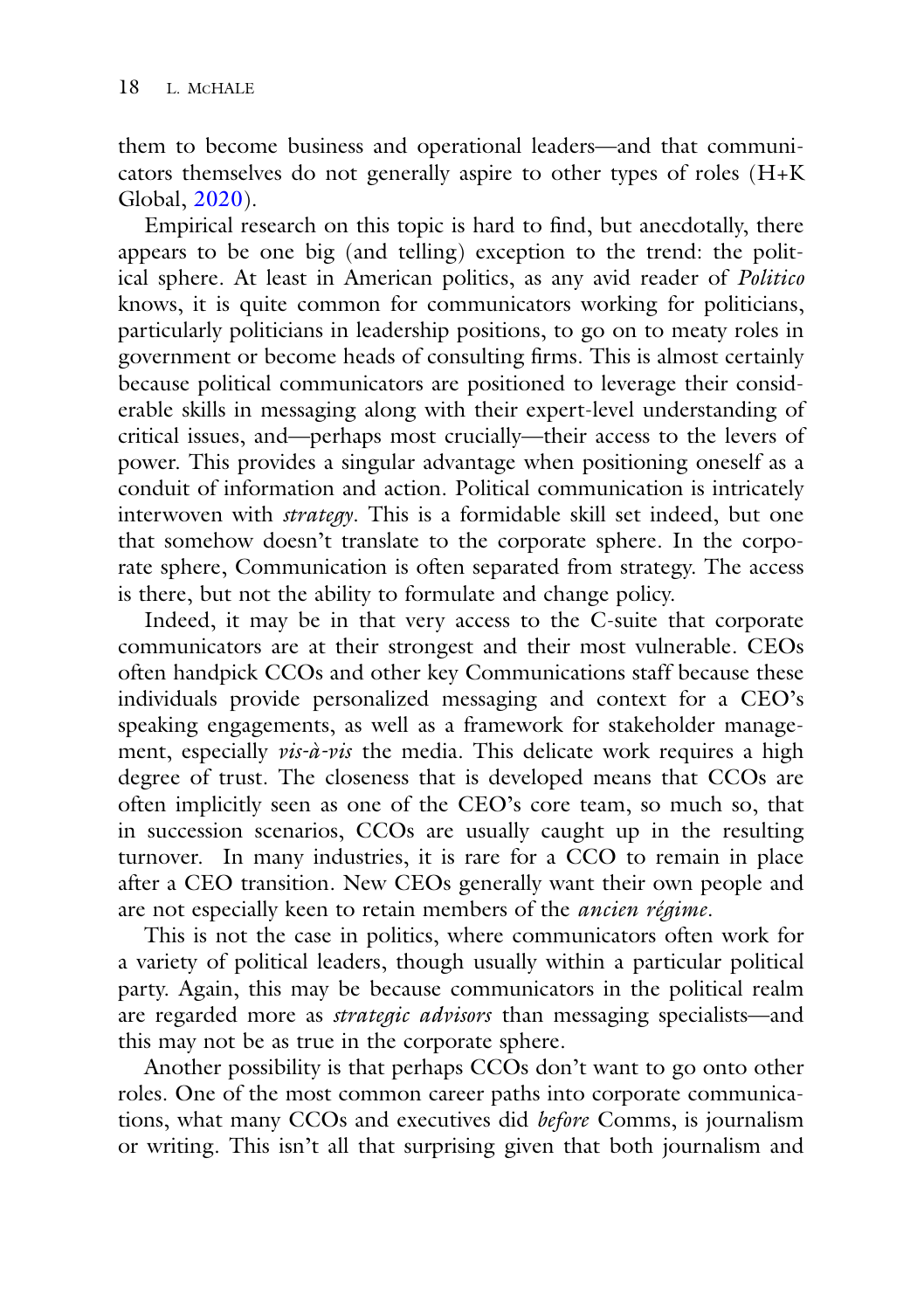Communications belong to the domain of words, rhetoric, current affairs, and the media. For organizations, it is usually a win to hire individuals tasked with handling the media from media organizations themselves. For journalists, the financial compensation and prestige associated with joining a high-status organization hold enormous appeal (particularly so given the diminishing financial returns of traditional journalism). But after the journalist joins the Comms team, and becomes a spokesperson for an organization, a curious alchemy sets in where they tend to get pigeon-holed into the Comms identity.

I also suspect that this "outsider" status may contribute to a sense of professional inertia. As I mentioned before, it is unusual for communicators to take on other types of roles, either as lateral moves within an organization or in terms of upward mobility, even though such roles tend to foster remarkable personal and professional growth. Sheryl Sandberg, the COO of Facebook, attributed her willingness to try out many different types of organizational roles as a key to developing her own leadership skills and career advancement (Sandberg, 2013). It is good advice, which many communicators do not heed.

Political communicators almost certainly use high levels of Power, Meaning, and Affect, in the structural dynamics sense, in their work. Similarly, the best political speech embodies all three of the Aristotelian appeals. Higher levels of Meaning would also account for the tradeoff between financial reward and career fulfillment—many are willing to accept lower pay for greater meaning in their work. The political sphere, of course, sees much lower levels of compensation when compared to the private sector—at least while that individual remains in government. Is a role as a communications advisor to a president or prime minister more meaningful and fulfilling than one for a CEO? It probably depends on the president or the CEO. But what happens after that role is what seems to set communicators apart.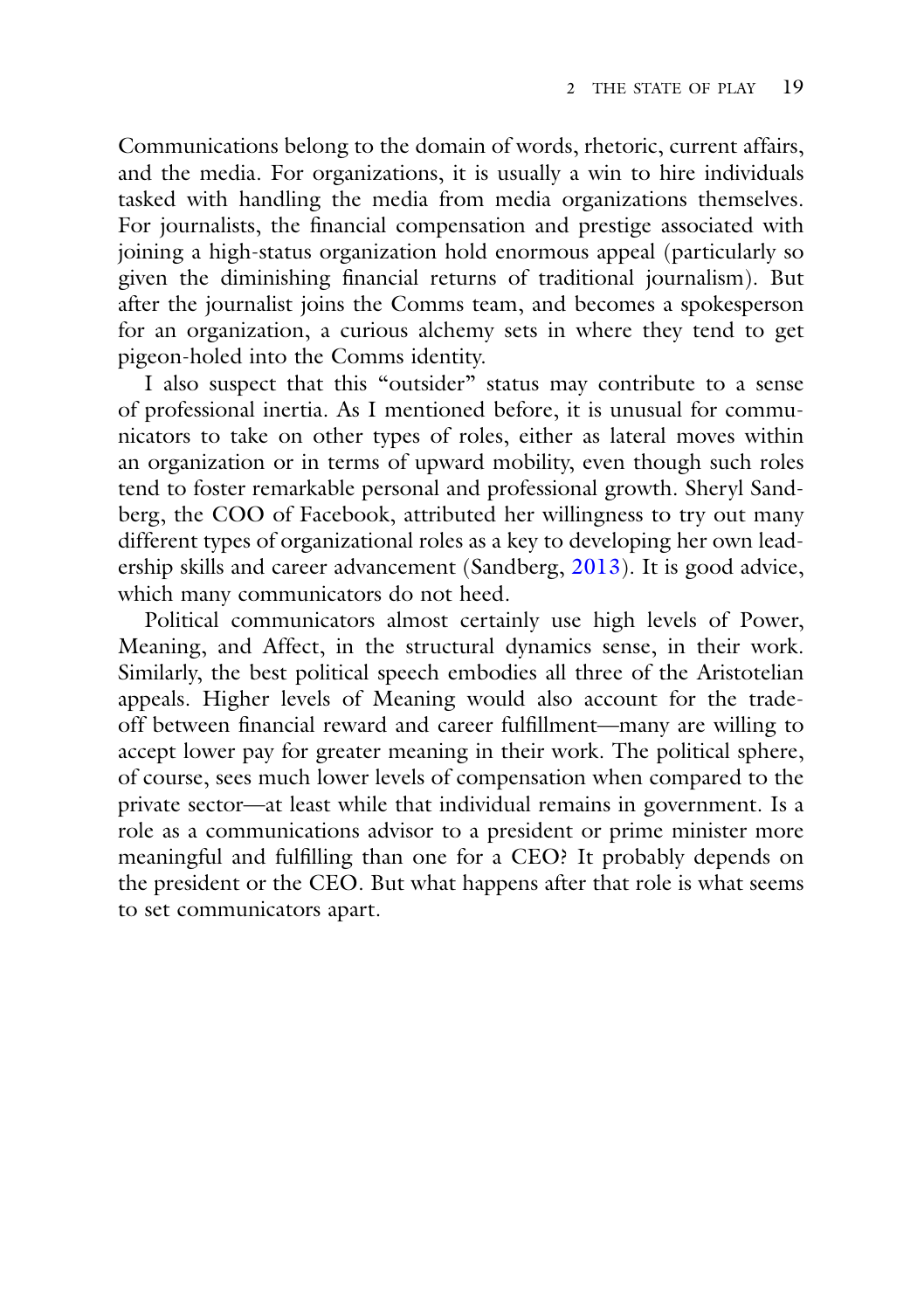## Changing Technologies

We continue to see technology changing the communications landscape dramatically. Channels of communication, both internally and externally, have grown by leaps and bounds, and social media has completely transformed the external communication strategies of virtually all organizations, both large and small. Organizational and executive communications are subject to the same forces that afflict the internet at large, both beneficial (visibility, voice, direct feedback from customers) and detrimental (disinformation, fake news). Instant interactivity with stakeholders, for better or worse, is now a reality, and communications are transmitted with hyper speed and viral intensity.

The same is not always true with internal communications, particularly in highly regulated industries. Many companies block access to social media platforms for their employees internally. This has led to the development of enterprise social media platforms (ESMPs), such as Yammer, Chatter, and Jive, which allow corporate administrators to enable some degree of interactivity while carefully curating content. While these platforms have not generated comparable levels of engagement and buzz as the better-known external platforms (e.g., Facebook, Twitter), the field has been under-studied, with a surprising lack of peer-reviewed research.

However, this may be changing. A recent flurry of research has demonstrated numerous tangible benefits of ESMPs, including increased employee knowledge sharing (Qi & Chau, 2018), better team improvisation (Sun et al., 2020), and changes to perception management strategies on the part of employees (Sun et al., 2021). It is, however, interesting to note that most of this new research on ESMPs is coming out of mainland China. While this peer-reviewed research is welcome, of high quality, and marks an important contribution to the field, there are concerns about its ecological validity of in settings outside of China. For most mainland Chinese, access to uncensored external social media platforms is highly restricted. It may be the case that ESMPs have more impact in mainland China, and stronger empirical results regarding their efficacy in achieving desirable business outcomes, simply because there are no viable non-enterprise alternatives. More research is needed to know for sure.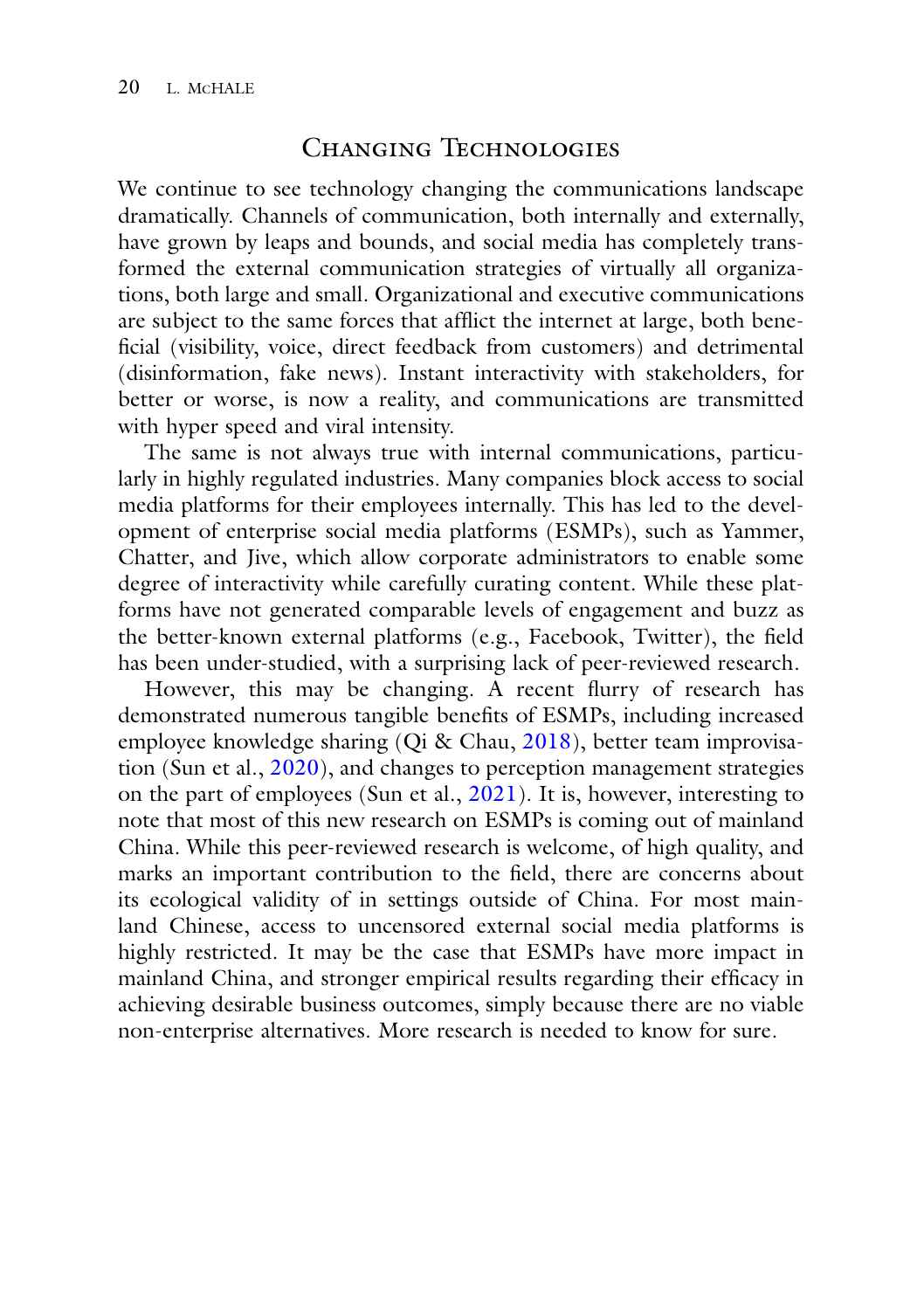#### *AI and Generative Language Models*

There is no doubt that social media has transformed the organizational communications landscape. It has done so primarily through offering a greater range of mediums, but also requiring that messages be adjusted to fit each medium. A classic example is Twitter, where messages need to be condensed to 280 characters. The channel of delivery has an important impact on the context and tone of electronic communications, which I will explore in greater detail in Chapter 4. Marshall McLuhan's famous axiom that "the medium is the message" has never been more relevant (McLuhan, 2013).

Even as social media has changed how organizations communicate, new technologies are transforming the nature of the content itself. AI and *generative language models* are now able to create original content, mimic narrative styles, and in some case, design compelling rhetoric that can sway and motivate. Currently, the most famous generative language model is GPT-3, which was unveiled in 2020 by OpenAI, a San Franciscobased research company.

Those who follow AI know that it is hugely consequential and will have an enormous impact on not only our work lives but on our societies at large, with profound implications for civil liberties, privacy, and governmental regulation. AI technologies cover a sweeping range of possible applications, from facial recognition software to mental health chatbots, to military technology, to the generative language models we are discussing here. Governments and regulators around the world are struggling to catch up to the precipitous pace of technological advancement and implementation. And researchers are also struggling to catch up, to understand the enormous societal impacts these technologies may unleash. In just the past year, we have seen several fascinating studies, with many more in the pipeline. It is a space worth watching and watching closely.

It's clear already that generative AI poses a significant threat to the communications profession. This cannot be overstated. In terms of day-to-day content production such as press releases, corporate announcements, and basic journalism, GPT-3 and its variants can produce convincing and accurate copy in a fraction of the time it takes a human being. The largest, highest-performing GPT-3 variant, DaVinci, even writes jokes (AI Weirdness, 2021). Granted, they are pretty bad jokes,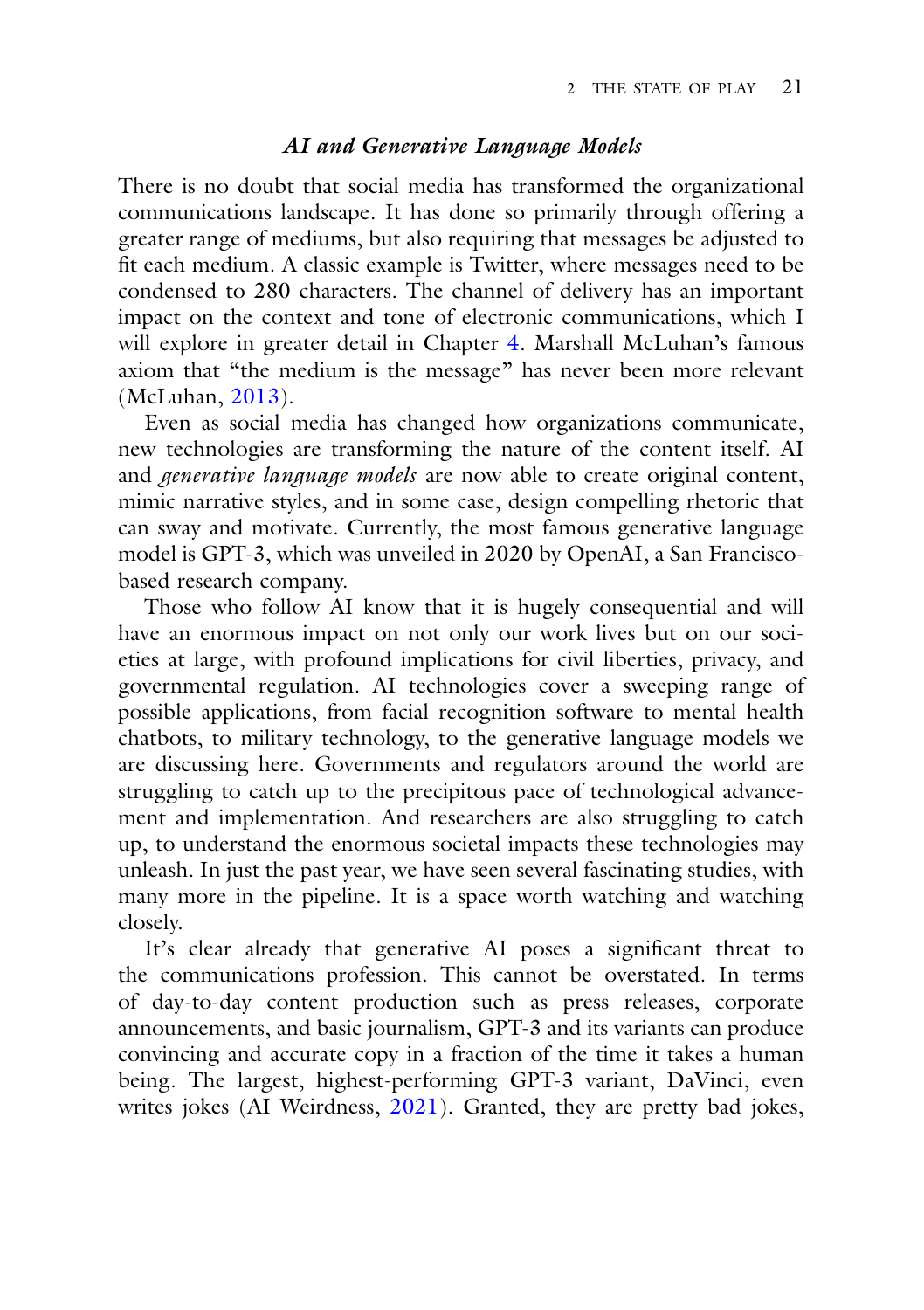but, if you think about it, so are most people's. The point is that DaVinci can do it.

But don't hand in your resignation slip just yet. We are a long way from being able to surrender organizational communication to a machine, at least for the time being. This is for a few different reasons, and I suspect even more will present themselves in the coming years.

The first reason is that there is a dark side to these technologies. Researchers at Georgetown University found that GPT-3 (terrifyingly) excels at generating disinformation (Buchanan et al., 2021), a phenomenon *Politico*'s AI reporter Melissa Heikkilä (2021) cleverly described as "filling the swamp." The research found that GPT-3 can craft slick and credible-sounding messages with a distinctly partisan tilt, from QAnon conspiracy theories to climate change denial. Other research has shown that generative language models can amplify extremist narratives and radical ideologies (McGuffie & Newhouse, 2020). Just what the world needs…

Most generative AI technologies use something called *reinforcement learning systems*, which adjust themselves to maximize the likelihood that users of these technologies will behave in certain ways. We see this a lot in social media, and there is compelling evidence that reinforcement learning creates powerful feedback loops, which probably is a form of conditioning in that it triggers the brain's reward systems.

While the societal impacts of these developments are for governments and regulators to tackle, it's clear that the rise of the machines to handle more delicate organizational communications will take some time, although perhaps not as much time as we think. It will be interesting to see if and how generative AI, once it is more widely used in the corporate sphere, will mirror the "partisan tilt" of an organization's corporate value proposition, its competitive positioning, and even its own internal systems of political allegiance, privilege, and oppression. I fear we'll find out.

The second reason that generative AI is not coming for your job just yet is that its content is decontextualized. GPT-3 is a generative technology, but it doesn't follow that the content it generates is meaningful or emotionally coherent. It's like Alan Turing's imitation game, where a series of questions can determine if one is interacting with a human or a machine (Turing, 1950). For any issue of real consequence, GTP-3 is an imitation and not the real McCoy.

It is in this sense of imitation that generative AI presents an opportunity for the communications profession. It may liberate communicators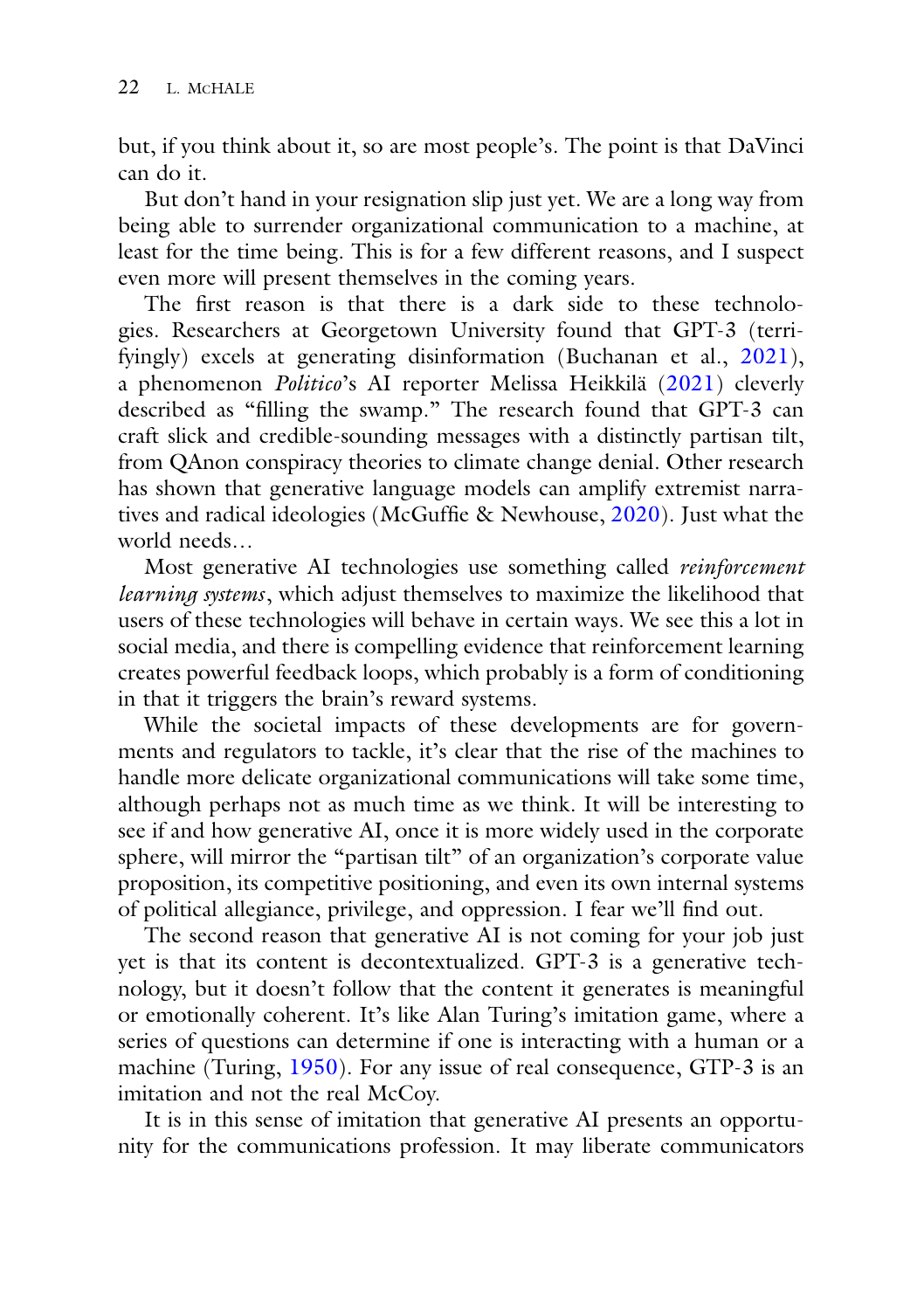from having to produce mundane and humdrum organizational communications and allow them instead to focus on the kind of higher valueadded and impactful communications that a generative model would never be able to produce.

And that's where neuroscience and psychology come in. If communicators invest in training in neuroscience and psychology, they will learn to leverage what the research is showing. They can learn to craft messages more in line with how the brain works, humanize organizational communication, as well as position the content they produce in a more meaningful emotional context—something a generative language model will probably (?) never learn to do. Generative AI might just be the push we need to progress the communications profession, by driving communicators to focus on more sophisticated, informed, and sensitive work—that can only be done by people.

## Are Comms People Closeted Behavioral Scientists?

I have a pet theory that many communications and HR practitioners are closeted behavioral scientists. I developed this theory after getting my doctorate, when a surprising number of corporate communications and HR people approached me after hearing me at workshops, watching one of my interviews or podcasts, or via LinkedIn, wanting to get more information and advice about going back to school and possibly becoming psychologists themselves. I believe that this is connected to unmet needs around Meaning and Affect in both the communications and HR professions. In hindsight, that was certainly the case for me.

These discussions helped me realize that I had been a closeted behavioral scientist during my long communications career. Every time I did an employee survey, or conducted a focus group, solicited opinions from leaders, or partnered with HR in engagement initiatives I was doing quantitative and qualitative research. I wish that I knew then what I know now in terms of statistical analysis and survey design, as I would have done *t*tests and ANOVAs galore, and probably would have managed to get more accurate data than I ever dreamed of having access to at the time.

In behavioral science, we often ask what it is that leads to change? What is it that leads to people making better decisions? What leads to the ability to flourish? And those are questions that communications teams are also tasked with answering by organizational leaders but also among each other as they seek to design impactful programs and strategies.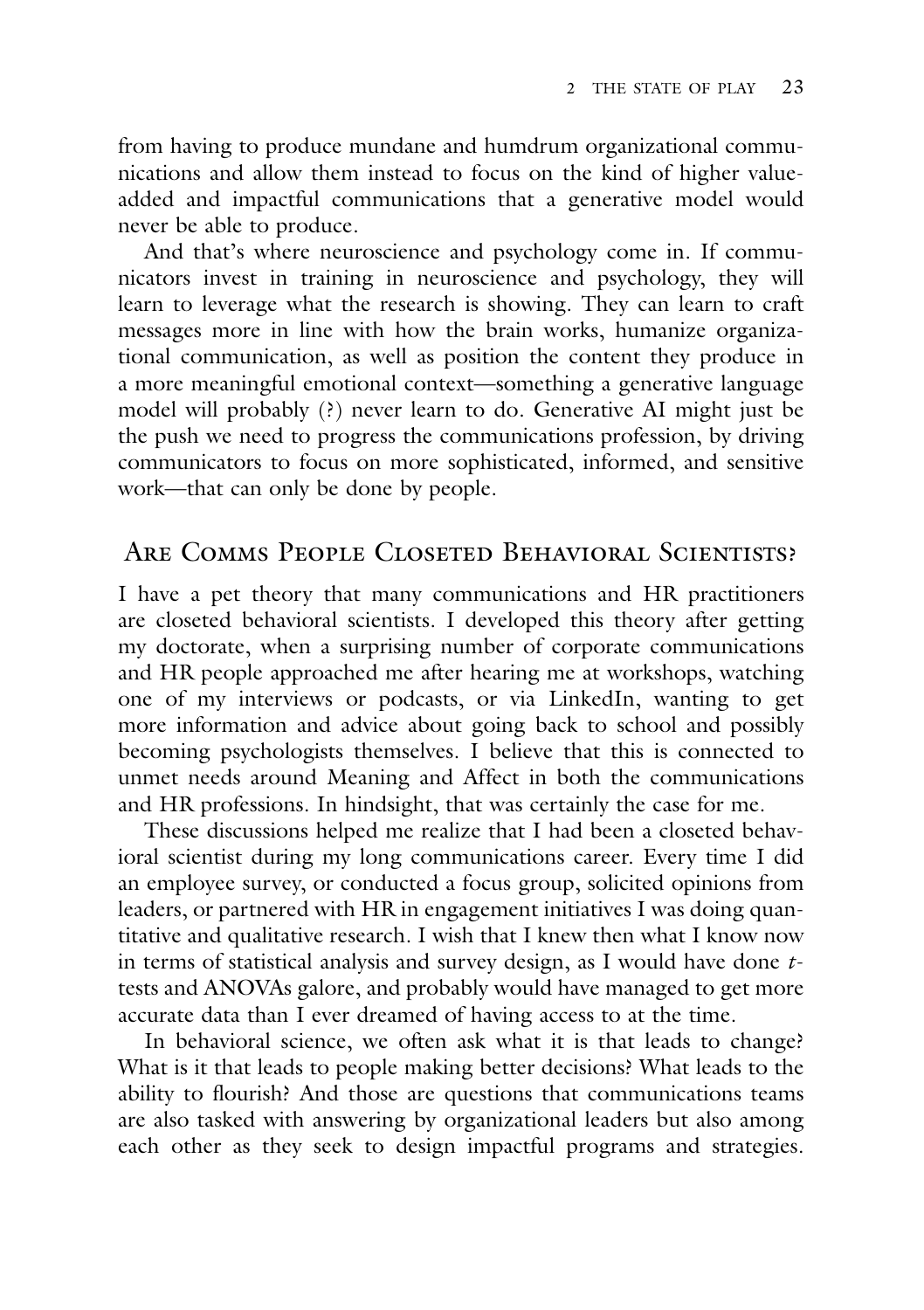This is plainly visible at any corporate communications conference. The only difference is that communicators tend to do this work in isolation, without leveraging the training and empirical knowledge of the behavioral sciences.

This is particularly true with internal communications. Leadership teams often bring in the Comms team and task them with getting employees on board with huge change initiatives in order to bring about innovation and better collaboration. Those are really big tasks, and usually almost impossible to deliver. And yet there is a huge field of behavioral science—and emerging field of neuroscience—which strives to provide answers.

Engagement, in particular, is something of the holy grail in organizations and one of the points of richest collaboration between HR, and Communications, and organizational leaders. But what exactly is engagement? It is a quintessential example of a *latent variable*, precisely because it is so difficult to measure. Latent variables are those which cannot be directly observed but rather are approximated through various measures presumed to assess part of the given construct (American Psychological Association, n.d.). There are many ways to describe engagement, and there are differences in engagement pathways for employees versus customers and other external stakeholders. Engagement often includes concepts such as a sense of ownership, a vested stake, loyalty, emotional connection, a sense of belonging, a sense of accountability, a sense of personal investment in the success of a company. So how would we possibly measure these? Well, in behavioral science, we would do it through exploratory and confirmatory factor analysis. Again, it's worth considering why Communicators (and HR practitioners) aren't trained in statistical analysis as a part of their core skill set.

There is a huge case to be made for communicators to get much smarter about how they measure their work, but even before that, how the profession tends to operationalize the variables that they want to measure.

∗∗∗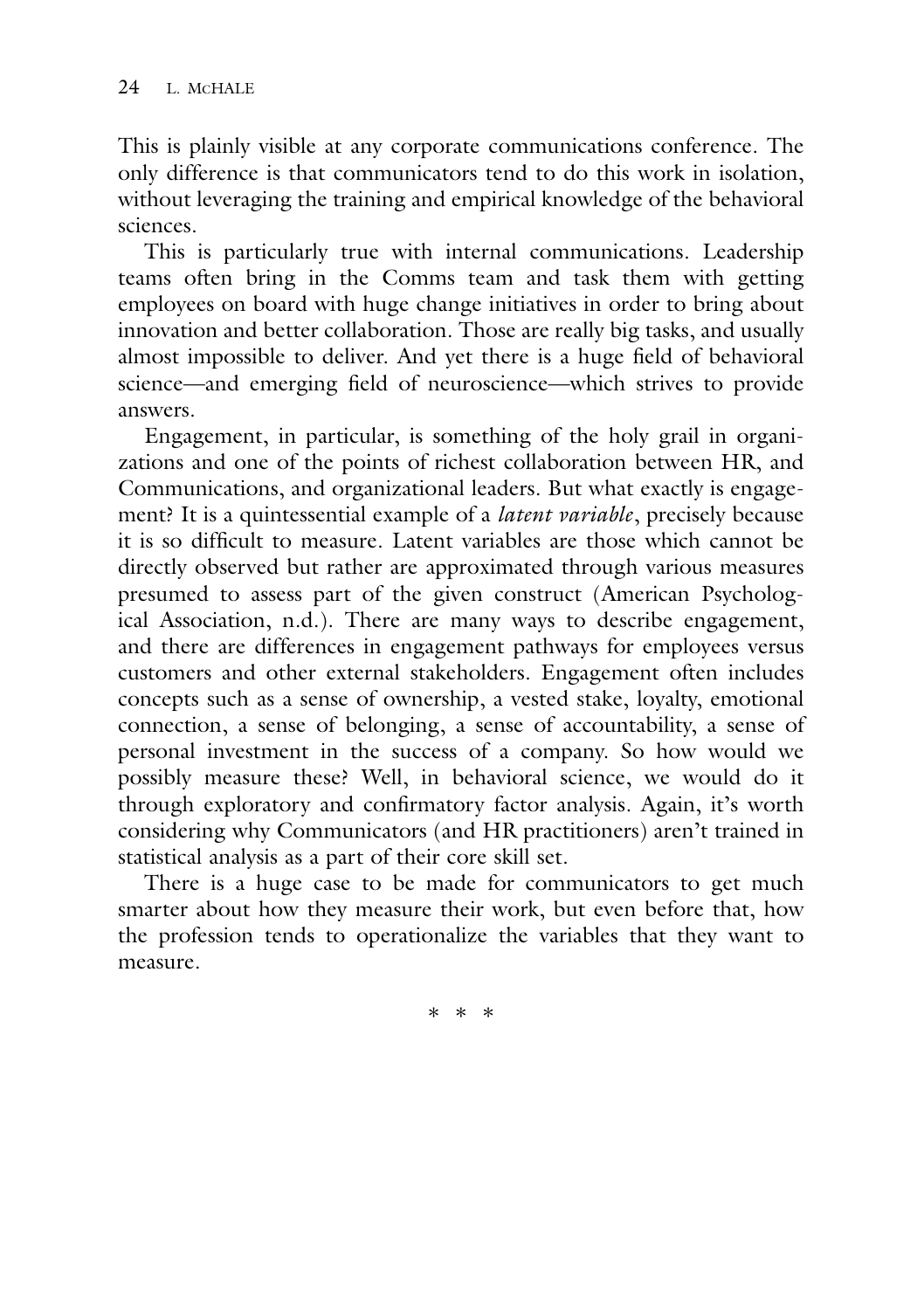So, what does it mean to up our game? It means being more expansive in how we understand and define communication, getting curious about what good leadership is, going deeper in understanding the meaning of our work lives, and stretching our skill set in measurement and statistical analysis. It also means being discerning consumers of information and its sources. And even more, it means equipping ourselves as change agents, personally embodying the types of behaviors we want to see in our organizations, and helping workplaces become more humane, kinder, more authentic, and more exciting, motivating, hopeful places to work. Now, let's dive into the neuroscience!

#### **REFERENCES**

- AI writes Star Wars jokes. (2021, May 7). *AI Weirdness.* https://aiweirdness. [com/post/650539219288227840/ai-writes-star-wars-jokes](https://aiweirdness.com/post/650539219288227840/ai-writes-star-wars-jokes)
- American Psychological Association. (n.d.). Latent variables. In *APA dictionary of psychology*[. Retrieved August 22, 2021, from](https://dictionary.apa.org/latent-variables) https://dictionary.apa.org/lat ent-variables
- Bennett, N., & Miles, S. A. (2006, May). *Second in command: The misunderstood role of the Chief Operating Officer*. Harvard Business Review. [https://hbr.org/2006/05/second-in-command-the-misunderstood](https://hbr.org/2006/05/second-in-command-the-misunderstood-role-of-the-chief-operating-officer)role-of-the-chief-operating-officer
- Block, P. (2016). *The empowered manager: Positive political skills at work* (2nd ed.). Wiley.
- Boyatzis, R. E. (2014). Possible contributions to leadership and management development from neuroscience. *Academy of Management Learning & Education, 13*, 300–303.
- Buchanan, B., Lohn, A., Musser, M., & Sedova, K. (2021, May). *Truth, lies, and automation: How language models could change disinformation.* Center [for Security and Emerging Technology.](https://cset.georgetown.edu/publication/truth-lies-and-automation/) https://cset.georgetown.edu/public ation/truth-lies-and-automation/
- Coyle, D. (2018). *The culture code: The secrets of highly successful groups*. Bantam Books.
- Edmondson, A. C. (2019). *The fearless organization: Creating psychological safety in the workplace for learning, innovation, and growth*. Wiley.
- H+K Global. (2020, April 6). *Chief Communications Officers: The new business leaders.* Hill+Knowlton Strategies. https://www.hkstrategies.com/en/chief[communications-officers-the-new-business-leaders/](https://www.hkstrategies.com/en/chief-communications-officers-the-new-business-leaders/)
- Heifetz, R. A., Grashow, A., & Linsky, M. (2009). *The practice of adaptive leadership: Tools and tactics for changing your organization and the world.* Harvard Business Press.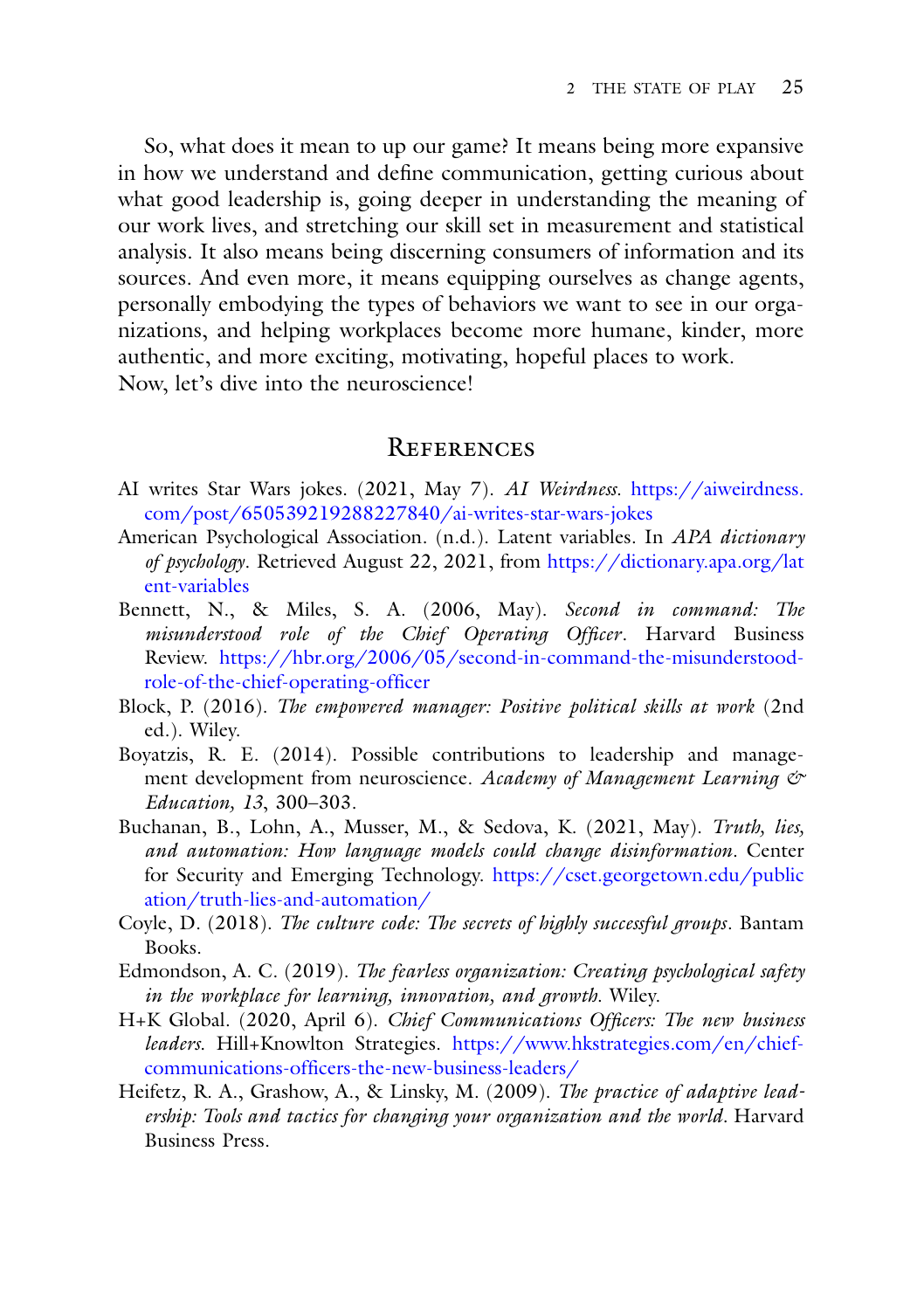- Heikkilä, M. (2021, May 26). POLITICO AI: Decoded: Automated disinformation—AI treaty negotiations—Slovenia loves AI. *Politico*. https://www. [politico.eu/newsletter/ai-decoded/politico-ai-decoded-automated-disinform](https://www.politico.eu/newsletter/ai-decoded/politico-ai-decoded-automated-disinformation-ai-treaty-negotiations-slovenia-loves-ai/) ation-ai-treaty-negotiations-slovenia-loves-ai/
- Jacobs, E. (2021, April 21). The new frontiers of hybrid work take shape. *Financial Times.* [https://www.ft.com/content/f568997c-513c-48b0-8422-fabacd](https://www.ft.com/content/f568997c-513c-48b0-8422-fabacda46418) a46418
- Johnston, E., & Olson, L. (2015). *The feeling brain: The biology and psychology of emotions.* Norton.
- Kantor, D. (2012). *Reading the room: Group dynamics for coaches and leaders.* Jossey-Bass.
- Mattu, R. (2021, July 12). Covid uncertainty means permanent change for managers. *Financial Times.* [https://www.ft.com/content/167e7ae7-cd47-](https://www.ft.com/content/167e7ae7-cd47-46b0-b459-e9ad1a68bfd3) 46b0-b459-e9ad1a68bfd3
- McGuffie, K., & Newhouse, A. (2020). The radicalization risks of GPT-3 and advanced neural language models. *Center on Terrorism, Extremism, and Counterterrorism, Middlebury Institute of International Studies at Monterrey.* [https://www.middlebury.edu/institute/sites/www.mid](https://www.middlebury.edu/institute/sites/www.middlebury.edu.institute/files/2020-09/gpt3-article.pdf) dlebury.edu.institute/files/2020-09/gpt3-article.pdf
- McHale, L. (2021, July 20). *How to help leaders manage the shift to the "new normal" of permanent flexible working.* Conduit Consultants Blog. https://www.conduitconsultants.com/post/how-to-help-leaders[manage-the-shift-to-the-new-normal-of-permanent-flexible-working](https://www.conduitconsultants.com/post/how-to-help-leaders-manage-the-shift-to-the-new-normal-of-permanent-flexible-working)
- McLuhan, M. (2013). *Understanding media: The extensions of man*. The MIT Press (Original work published 1964).
- Newport, C. (2021, July 9). How to achieve sustainable remote work. *The New Yorker.* [https://www.newyorker.com/culture/cultural-comment/how-to-ach](https://www.newyorker.com/culture/cultural-comment/how-to-achieve-sustainable-remote-work) ieve-sustainable-remote-work
- Qi, C., & Chau, P. Y. K. (2018). Will enterprise social networking systems promote knowledge management and organizational learning? *Journal of Organizational Computing and Electronic Commerce, 28*(1), 31–57.
- Sandberg, S. (2013). *Lean in: Women, work, and the will to lead*. Knopf.
- Sun, Y., Fang, S., & Zhang, Z. (2021). Impression management strategies on enterprise social media platforms: An affordance perspective. *International Journal of Information Management, 60.*
- Sun, Y., Wu, L., Chen, R., Lin, K., & Shang, R. A. (2020). Enterprise social software platforms and team improvisation. *International Journal of Electronic Commerce, 24*(3), 366–390.